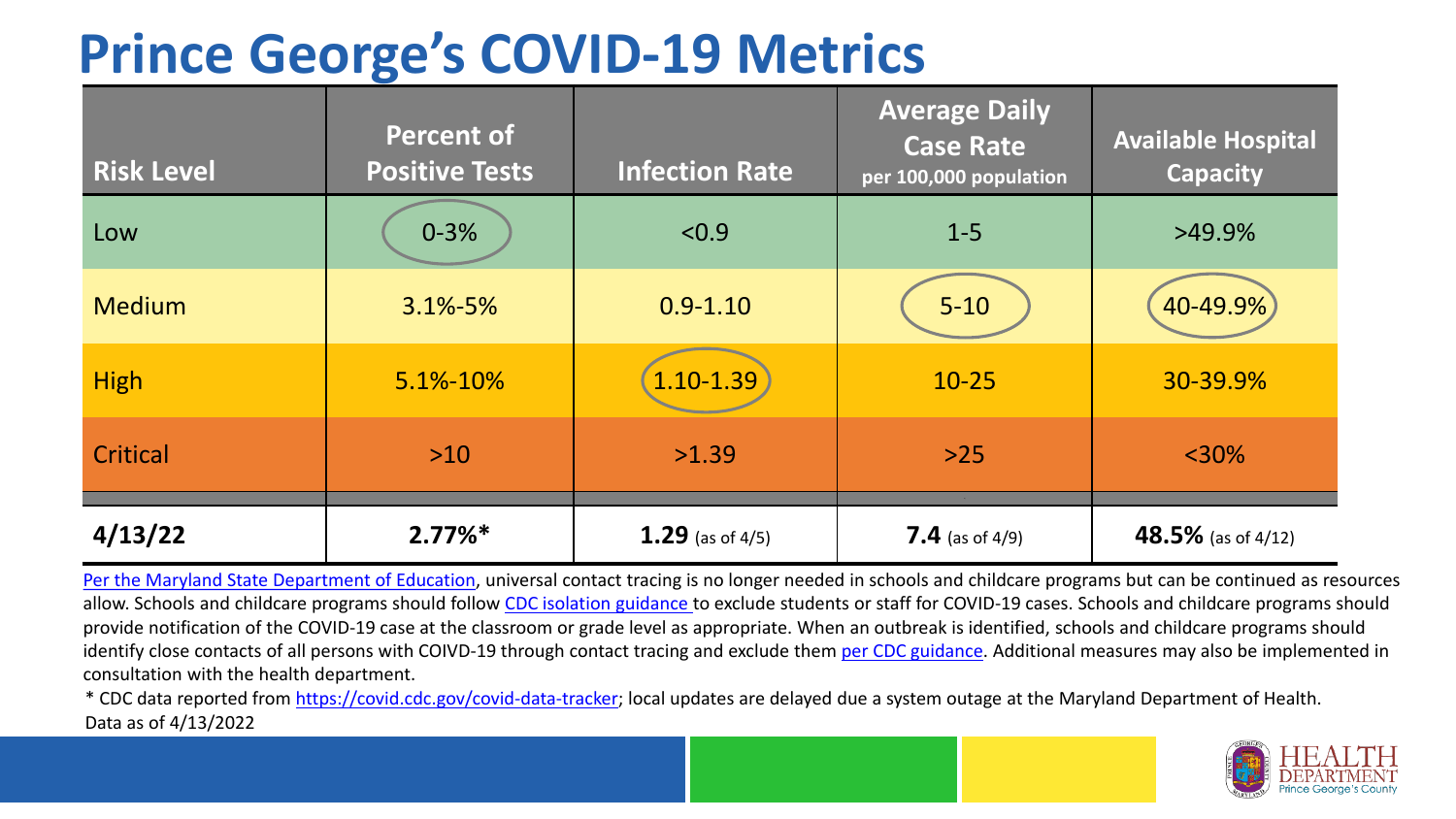# **COVID-19 Community Level and Vaccination**

Per the new [CDC COVID-19 Community Levels](https://www.cdc.gov/coronavirus/2019-ncov/science/community-levels.html#anchor_82254) and the [Maryland State Department of Education, p](https://earlychildhood.marylandpublicschools.org/system/files/filedepot/3/covid_guidance_full_080420.pdf)eople with COVID-19 symptoms, a positive test, or exposure to someone with COVID-19 should follow CDC guidance for isolation and quarantine and wear a mask regardless of the COVID-19 Community Level. According to the CDC, [vaccination](https://www.cdc.gov/coronavirus/2019-ncov/prevent-getting-sick/prevention.html) is considered the leading prevention strategy for those who are eligible.



\*\* Local vaccination data reported as of 4/11/2022

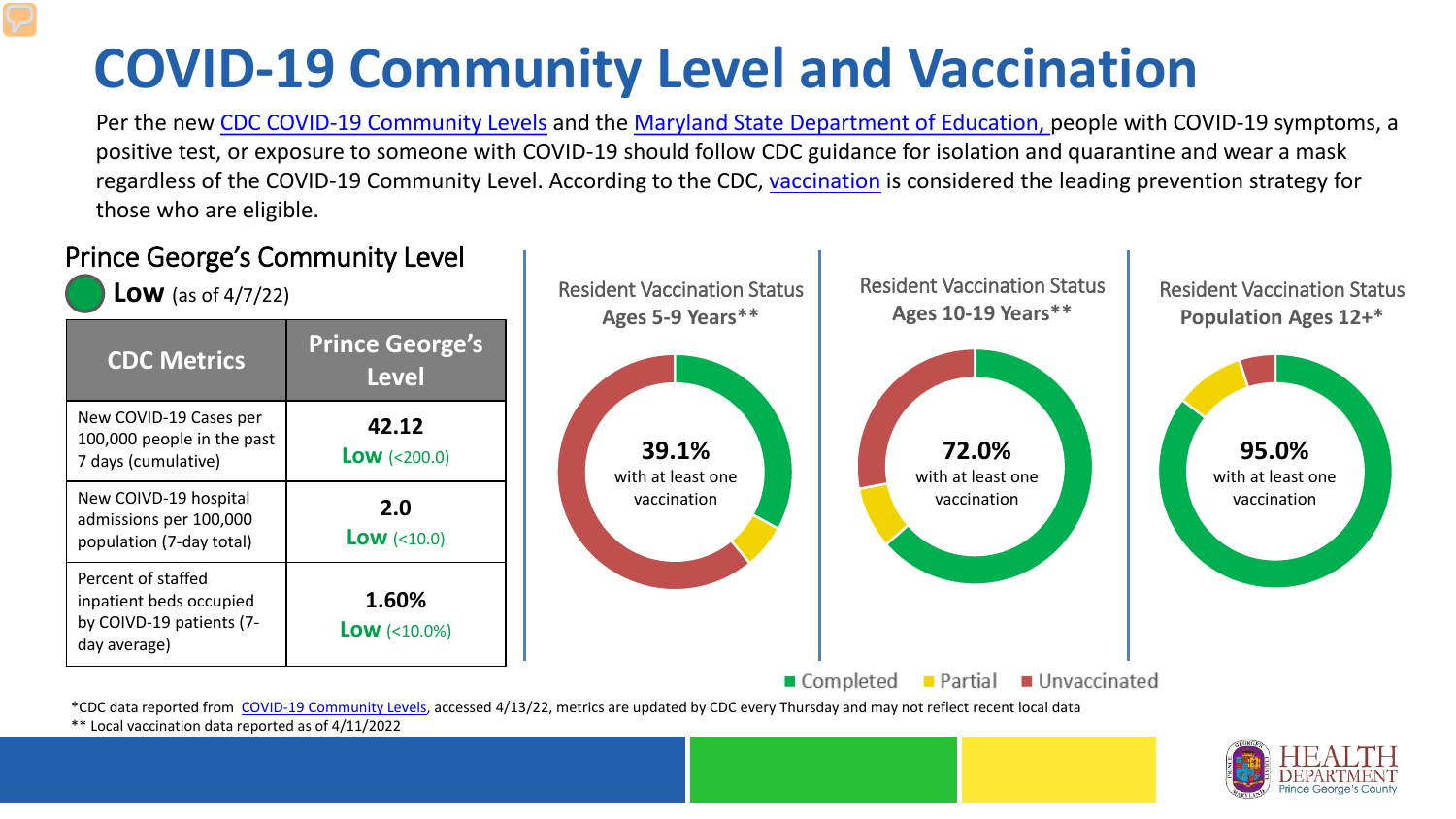## **Infection Rate for Prince George's County**



#### **Estimated by ovidActNow.org**

Accessed 4/13/2022. Each data point is a 14-day weighted average. Presented as the most recent seven days of data as a dashed line, as data is often revised by states several days after reporting.

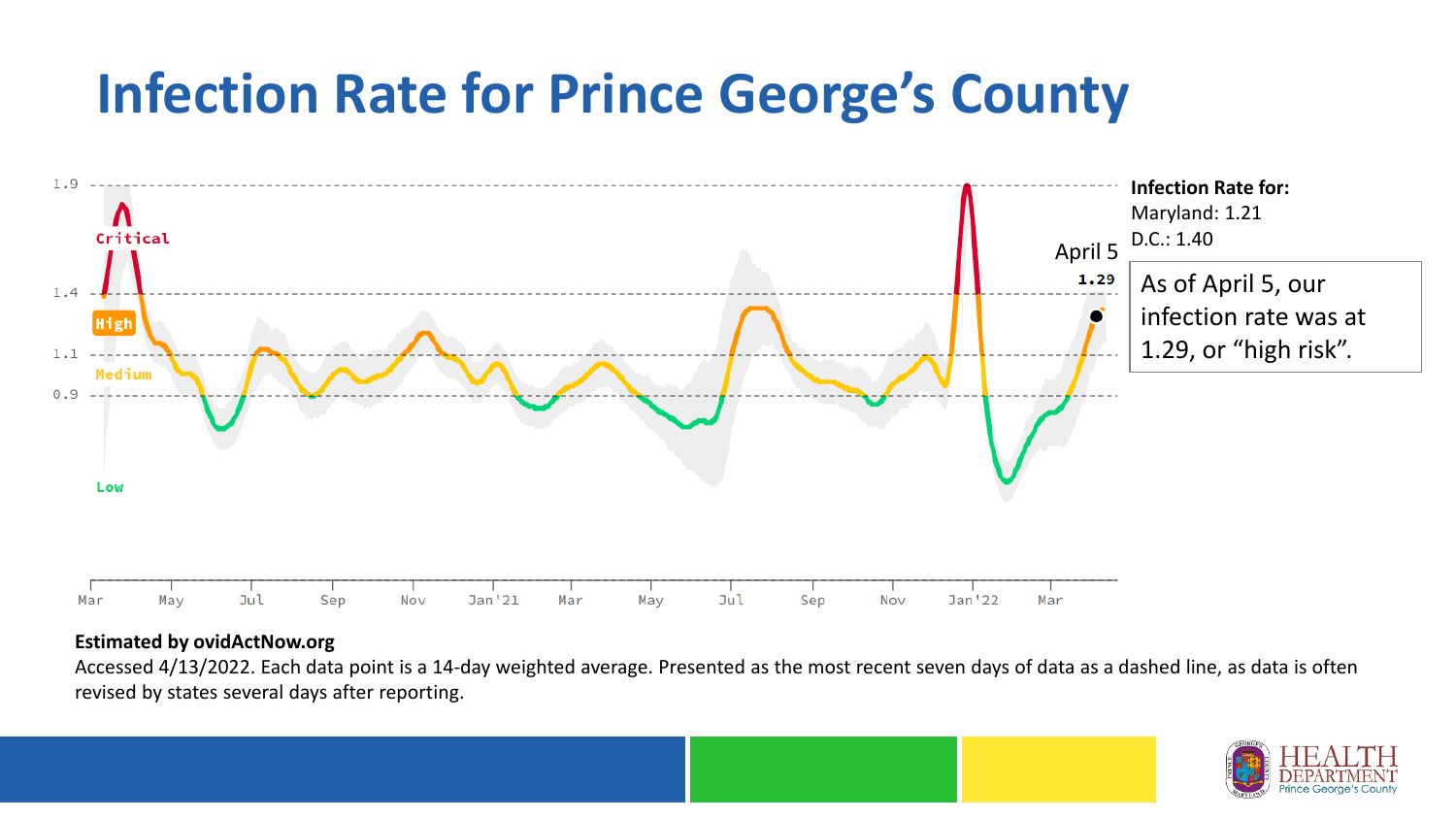### **Average Daily Case Rate** (7-day Average by test date)

**The average daily case rate at the end of last week was 7.4 new cases per 100,000 residents.** Our case rate has increased for over two weeks from a low of 2.3 cases per 100,000 residents (3/23).

**Average New COVID-19 Cases Per Day Per 100,000 Residents**



Data as of 4/13/22